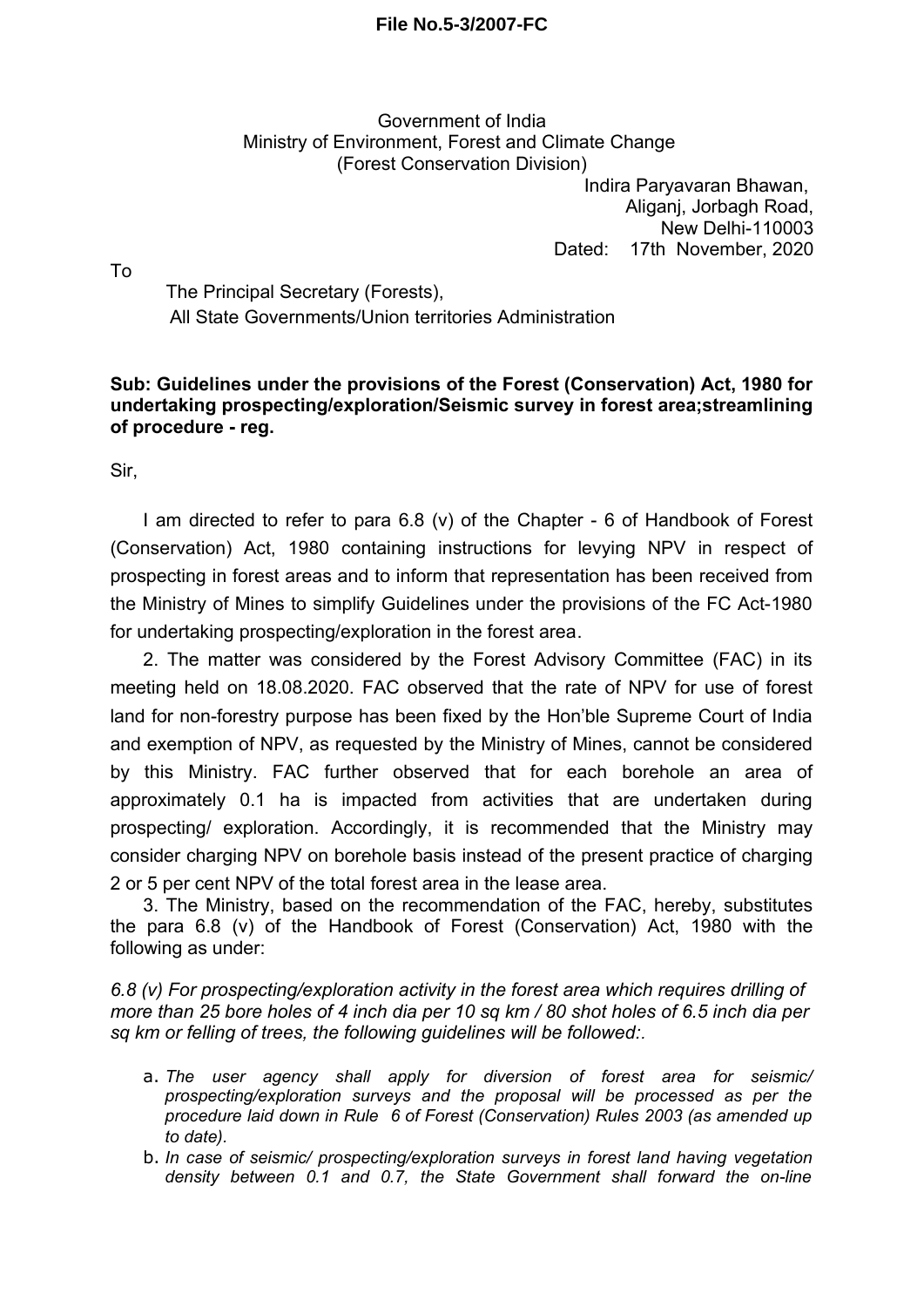*application to the concerned IRO (Integrated Regional Office) of the Ministry for approval. The REC may consider the proposal and grant approval on merit to the concerned State/UT.*

- c. *The amount of NPV and/or payments towards planting of trees, shall be deposited online in the stipulated account, as per the instructions issued by MoEF&CC from time to time.*
- d. *NPV, in respect of prospecting/exploration shall be charged on borehole basis. It is noted that for each borehole an area of approximately 0.1 ha is impacted with various activities that are undertaken during prospecting/exploration. Any variation from 0.1 ha area per borehole shall be informed by the User Agency at the time of submission of the proposal.*
- e. *Any amount of NPV deposited in the stipulated Government account is nonrefundable. However, the NPV deposited for prospecting in the area, will be adjusted against the estimated NPV to be levied, in case the approval is obtained for diversion of the same forest land for mineral extraction, under Section 2 of FCA 1980.*
- f. *Permission for carrying out prospecting/ exploration/seismic survey or any payment of NPV deposited for such operations will not confer any right with user agency to get forest clearance of that particular land under Section 2(ii) of FCA 1980. All decisions will be taken as per procedure prescribed in Forest Conservation Rules 2003 (as amended upto date) and on merit.*
- g. *User agency shall submit complete plan of operation for prospecting/exploration/Seismic survey in the entire forest area prior to start of work to the Nodal officer of the State.*
- h. *User agency, as the case may be, shall prepare a plan to plant 110 tall trees per borehole / 2 tall plants per shot hole as the case may be. The cost of preparation of plan and plantation shall be borne by the user agency. State government shall ensure that the plants are planted on abandoned bore-hole area or degraded forest land, as per prescription of working plan.*
- i. *For exploratory drilling in hydrocarbon sector and seismic surveys in forest area ( with shot holes numbers up to 80 per sq km of 6.5 inch diameter each) specific guidelines issued vide ministry's letter no 11-423/2011-FC dated 30th September 2019. and 11-238/2019-FC dated 14.1.2020 shall be followed.*
- j. *For seismic survey prior permission of Central Government under the Act would be required if the number of shot holes per sq km is more than 80 (of 6.5 inch dia in each case). NPV @ 1 percent of total forest area within lease area proposed for prospecting will be charged*

This issues with the approval of the competent authority.

Yours faithfully,

Sd/-

**(Sandeep Sharma)** Assistant Inspector General of Forests

Copy to:

- 1. The Secretary (Coal), Government of India
- 2. The Secretary (Mines), Government of India
- 3. The Secretary (Steel), Government of India
- 4. The Principal Chief Conservator of Forests, All State Govt.ss/UT **Administrations**
- 5. The Dy. Director General of Forests (Central), All IROs of MoEF&CC
- 6. The Nodal Officer (FCA), Office of the PCCF, All State Govt.s/UT Admins
- 7. PPS to Secretary (EF&CC) GoI, PPS to DGF&SS, MoEF&CC, GoI
- 8. Monitoring Cell, FC Division, MoEF and CC, New Delhi